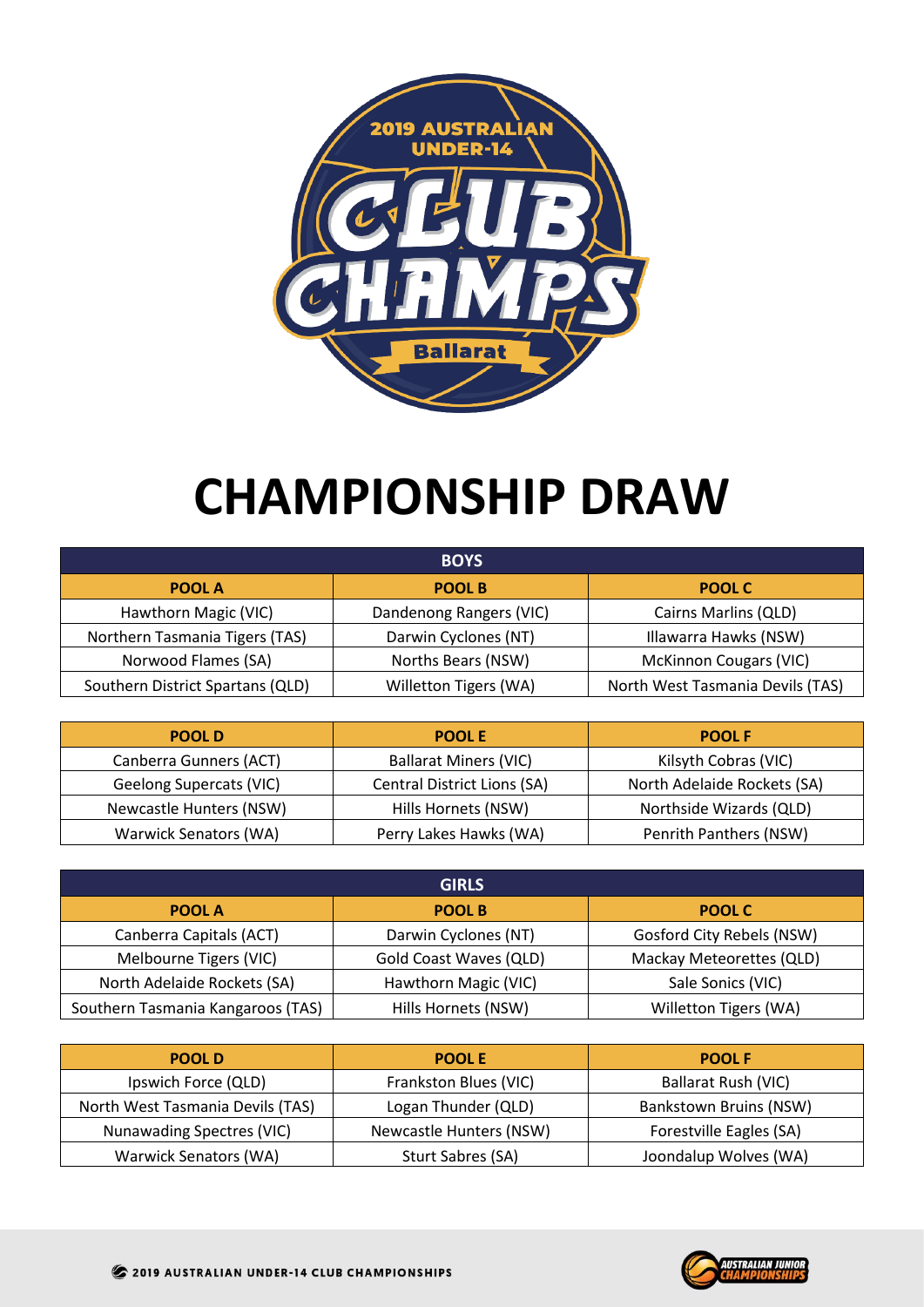

| Monday 30th September, 2019 |                |                    |                |                               |                            |  |  |  |  |
|-----------------------------|----------------|--------------------|----------------|-------------------------------|----------------------------|--|--|--|--|
| <b>COMPETITION</b>          | <b>GAME</b>    | <b>TIME</b>        | <b>CRT</b>     | TEAM <sub>1</sub>             | <b>TEAM 2</b>              |  |  |  |  |
|                             |                | 10:00am            | <b>B2</b>      |                               | <b>Opening Ceremony</b>    |  |  |  |  |
| Girls - Pool F              | $\mathbf{1}$   | 11:00am            | <b>B2</b>      | <b>Ballarat Rush</b>          | <b>Forestville Eagles</b>  |  |  |  |  |
| Girls - Pool F              | $\overline{2}$ | 11:00am            | <b>B6</b>      | Joondalup Wolves              | <b>Bankstown Bruins</b>    |  |  |  |  |
| Boys - Pool B               | 3              | 11:30am            | <b>B4</b>      | <b>Norths Bears</b>           | <b>Willetton Tigers</b>    |  |  |  |  |
| Boys - Pool B               | 4              | 11:30am            | <b>B8</b>      | <b>Dandenong Rangers</b>      | Darwin Cyclones            |  |  |  |  |
| Girls - Pool D              | 5              | 11:30am            | M1             | Ipswich Force                 | North West Tasmania        |  |  |  |  |
| Girls - Pool D              | 6              | 11:30am            | M <sub>3</sub> | <b>Nunawading Spectres</b>    | <b>Warwick Senators</b>    |  |  |  |  |
| Boys - Pool F               | $\overline{7}$ | 12:30pm            | <b>B2</b>      | Kilsyth Cobras                | Northside Wizards          |  |  |  |  |
| Boys - Pool F               | 8              | 12:30pm            | <b>B6</b>      | North Adelaide Rockets        | <b>Penrith Panthers</b>    |  |  |  |  |
| Girls - Pool B              | 9              | 1:00 <sub>pm</sub> | <b>B4</b>      | Hawthorn Magic                | <b>Gold Coast Waves</b>    |  |  |  |  |
| Girls - Pool B              | 10             | 1:00pm             | B <sub>8</sub> | <b>Hills Hornets</b>          | Darwin Cyclones            |  |  |  |  |
| Boys - Pool D               | 11             | 1:00pm             | M1             | <b>Newcastle Hunters</b>      | <b>Canberra Gunners</b>    |  |  |  |  |
| Boys - Pool D               | 12             | 1:00 <sub>pm</sub> | M <sub>3</sub> | <b>Geelong Supercats</b>      | <b>Warwick Senators</b>    |  |  |  |  |
| Boys - Pool A               | 13             | 2:00pm             | <b>B2</b>      | Hawthorn Magic                | Southern District Spartans |  |  |  |  |
| Boys - Pool A               | 14             | 2:00pm             | <b>B6</b>      | <b>Norwood Flames</b>         | Northern Tasmania          |  |  |  |  |
| Boys - Pool C               | 15             | 2:30 <sub>pm</sub> | <b>B4</b>      | <b>McKinnon Cougars</b>       | <b>Illawarra Hawks</b>     |  |  |  |  |
| Boys - Pool C               | 16             | 2:30pm             | B <sub>8</sub> | <b>Cairns Marlins</b>         | North West Tasmania        |  |  |  |  |
| Girls - Pool C              | 17             | 2:30pm             | M1             | Sale Sonics                   | <b>Mackay Meteorettes</b>  |  |  |  |  |
| Girls - Pool C              | 18             | 2:30pm             | M <sub>3</sub> | <b>Gosford City Rebels</b>    | <b>Willetton Tigers</b>    |  |  |  |  |
| Girls - Pool E              | 19             | 3:30pm             | <b>B2</b>      | <b>Sturt Sabres</b>           | <b>Newcastle Hunters</b>   |  |  |  |  |
| Girls - Pool E              | 20             | 3:30pm             | <b>B6</b>      | <b>Frankston Blues</b>        | Logan Thunder              |  |  |  |  |
| Girls - Pool A              | 21             | 4:00pm             | <b>B4</b>      | <b>Melbourne Tigers</b>       | Canberra Capitals          |  |  |  |  |
| Girls - Pool A              | 22             | 4:00pm             | B <sub>8</sub> | North Adelaide Rockets        | Southern Tasmania          |  |  |  |  |
| Boys - Pool E               | 23             | 4:00pm             | M1             | <b>Hills Hornets</b>          | <b>Ballarat Miners</b>     |  |  |  |  |
| Boys - Pool E               | 24             | 4:00pm             | M <sub>3</sub> | <b>Central District Lions</b> | Perry Lakes Hawks          |  |  |  |  |
| Girls - Pool F              | 25             | 5:00pm             | <b>B2</b>      | <b>Bankstown Bruins</b>       | <b>Ballarat Rush</b>       |  |  |  |  |
| Girls - Pool F              | 26             | 5:00pm             | В6             | <b>Foestville Eagles</b>      | Joondalup Wolves           |  |  |  |  |
| Girls - Pool D              | 27             | 5:30pm             | <b>B4</b>      | <b>Warwick Senators</b>       | Ipswich Force              |  |  |  |  |
| Girls - Pool D              | 28             | 5:30pm             | B <sub>8</sub> | North West Tasmania           | <b>Nunawading Spectres</b> |  |  |  |  |
| Boys - Pool B               | 29             | 5:30pm             | M1             | Darwin Cyclones               | <b>Norths Bears</b>        |  |  |  |  |
| Boys - Pool B               | 30             | 5:30pm             | M <sub>3</sub> | <b>Willetton Tigers</b>       | Dandenong Rangers          |  |  |  |  |
| Boys - Pool F               | 31             | 6:30pm             | <b>B2</b>      | Northside Wizards             | North Adelaide Rockets     |  |  |  |  |
| Boys - Pool F               | 32             | 6:30pm             | <b>B6</b>      | <b>Penrith Panthers</b>       | Kilsyth Cobras             |  |  |  |  |
| Boys - Pool D               | 33             | 7:00pm             | <b>B4</b>      | Canberra Gunners              | <b>Geelong Supercats</b>   |  |  |  |  |
| Boys - Pool D               | 34             | 7:00pm             | B <sub>8</sub> | <b>Warwick Senators</b>       | Newcastle Hunters          |  |  |  |  |
| Girls - Pool B              | 35             | 7:00pm             | M1             | Darwin Cyclones               | <b>Hawthorn Magic</b>      |  |  |  |  |
| Girls - Pool B              | 36             | 7:00pm             | M3             | <b>Gold Coast Waves</b>       | <b>Hills Hornets</b>       |  |  |  |  |

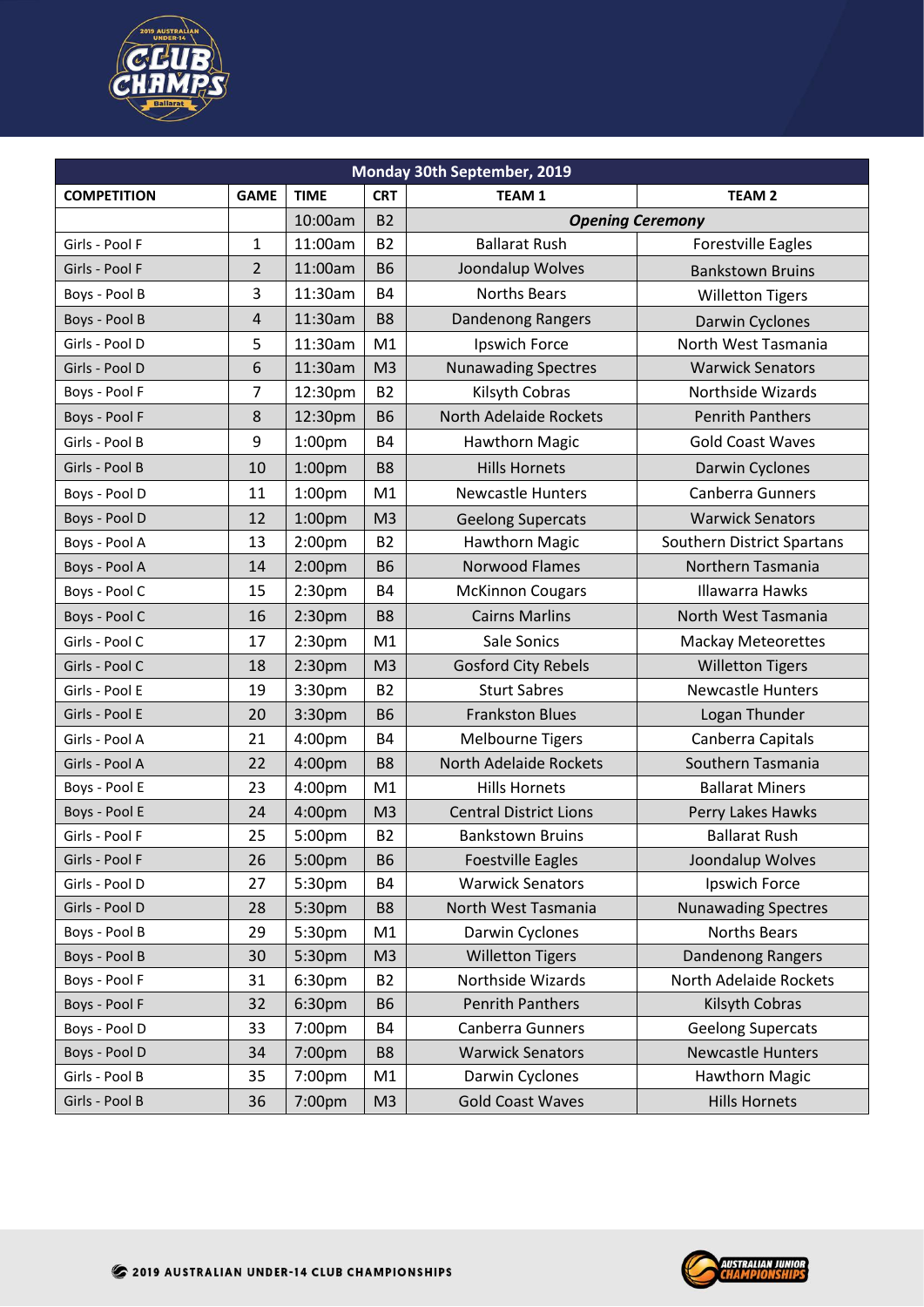

| <b>Tuesday 1st October, 2019</b> |             |                    |                |                               |                                   |  |  |  |  |
|----------------------------------|-------------|--------------------|----------------|-------------------------------|-----------------------------------|--|--|--|--|
| <b>COMPETITION</b>               | <b>GAME</b> | <b>TIME</b>        | <b>CRT</b>     | <b>TEAM1</b>                  | <b>TEAM 2</b>                     |  |  |  |  |
| Boys - Pool A                    | 37          | 11:00am            | <b>B4</b>      | <b>Hawthorn Magic</b>         | Northern Tasmania                 |  |  |  |  |
| Boys - Pool A                    | 38          | 11:00am            | B <sub>8</sub> | Southern District Spartans    | Norwood Flames                    |  |  |  |  |
| Boys - Pool C                    | 39          | 11:00am            | M1             | <b>McKinnon Cougars</b>       | North West Tasmania               |  |  |  |  |
| Boys - Pool C                    | 40          | 11:00am            | M <sub>3</sub> | <b>Illawarra Hawks</b>        | <b>Cairns Marlins</b>             |  |  |  |  |
| Girls - Pool C                   | 41          | 11:30am            | <b>B2</b>      | <b>Gosford City Rebels</b>    | <b>Sale Sonics</b>                |  |  |  |  |
| Girls - Pool C                   | 42          | 11:30am            | <b>B6</b>      | <b>Willetton Tigers</b>       | <b>Mackay Meteorettes</b>         |  |  |  |  |
| Girls - Pool E                   | 43          | 12:30pm            | <b>B4</b>      | <b>Frankston Blues</b>        | <b>Sturt Sabres</b>               |  |  |  |  |
| Girls - Pool E                   | 44          | 12:30pm            | B <sub>8</sub> | Logan Thunder                 | <b>Newcastle Hunters</b>          |  |  |  |  |
| Girls - Pool A                   | 45          | 12:30pm            | M1             | Southen Tasmania              | <b>Melbourne Tigers</b>           |  |  |  |  |
| Girls - Pool A                   | 46          | 12:30pm            | M <sub>3</sub> | North Adelaide Rockets        | Canberra Capitals                 |  |  |  |  |
| Boys - Pool E                    | 47          | 1:00 <sub>pm</sub> | <b>B2</b>      | <b>Central District Lions</b> | <b>Ballarat Miners</b>            |  |  |  |  |
| Boys - Pool E                    | 48          | 1:00pm             | <b>B6</b>      | Perry Lakes Hawks             | <b>Hills Hornets</b>              |  |  |  |  |
| Boys - Pool B                    | 49          | 2:00pm             | <b>B4</b>      | <b>Norths Bears</b>           | Dandenong Rangers                 |  |  |  |  |
| Boys - Pool B                    | 50          | 2:00 <sub>pm</sub> | B <sub>8</sub> | <b>Willetton Tigers</b>       | Darwin Cyclones                   |  |  |  |  |
| Girls - Pool F                   | 51          | 2:00pm             | M1             | <b>Ballarat Rush</b>          | Joondalup Wolves                  |  |  |  |  |
| Girls - Pool F                   | 52          | 2:00pm             | M <sub>3</sub> | <b>Bankstown Bruins</b>       | <b>Forestville Eagles</b>         |  |  |  |  |
| Girls - Pool D                   | 53          | 2:30pm             | <b>B2</b>      | Ipswich Force                 | <b>Nunawading Spectres</b>        |  |  |  |  |
| Girls - Pool D                   | 54          | 2:30pm             | <b>B6</b>      | North West Tasmania           | <b>Warwick Senators</b>           |  |  |  |  |
| Girls - Pool B                   | 55          | 3:30pm             | <b>B4</b>      | Hawthorn Magic                | <b>Hills Hornets</b>              |  |  |  |  |
| Girls - Pool B                   | 56          | 3:30pm             | B <sub>8</sub> | <b>Gold Coast Waves</b>       | Darwin Cyclones                   |  |  |  |  |
| Boys - Pool F                    | 57          | 3:30pm             | M1             | Kilsyth Cobras                | North Adelaide Rockets            |  |  |  |  |
| Boys - Pool F                    | 58          | 3:30pm             | M <sub>3</sub> | Northside Wizards             | <b>Penrith Panthers</b>           |  |  |  |  |
| Boys - Pool D                    | 59          | 4:00pm             | <b>B2</b>      | <b>Newcastle Hunters</b>      | <b>Geelong Supercats</b>          |  |  |  |  |
| Boys - Pool D                    | 60          | 4:00pm             | <b>B6</b>      | Canberra Gunners              | <b>Warwick Senators</b>           |  |  |  |  |
| Boys - Pool C                    | 61          | 5:00pm             | <b>B4</b>      | North West Tasmania           | <b>Illawarra Hawks</b>            |  |  |  |  |
| Boys - Pool C                    | 62          | 5:00pm             | B <sub>8</sub> | <b>Cairns Marlins</b>         | <b>McKinnon Cougars</b>           |  |  |  |  |
| Boys - Pool A                    | 63          | 5:00pm             | M1             | Northern Tasmania             | <b>Southern District Spartans</b> |  |  |  |  |
| Boys - Pool A                    | 64          | 5:00pm             | M3             | Norwood Flames                | <b>Hawthorn Magic</b>             |  |  |  |  |
| Girls - Pool C                   | 65          | 5:30pm             | <b>B2</b>      | Sale Sonics                   | <b>Willetton Tigers</b>           |  |  |  |  |
| Girls - Pool C                   | 66          | 5:30pm             | <b>B6</b>      | <b>Mackay Meteorettes</b>     | <b>Gosford City Rebels</b>        |  |  |  |  |
| Girls - Pool A                   | 67          | 6:30pm             | <b>B4</b>      | <b>Melbourne Tigers</b>       | North Adelaide Rockets            |  |  |  |  |
| Girls - Pool A                   | 68          | 6:30pm             | B <sub>8</sub> | Canberra Capitals             | Southern Tasmania                 |  |  |  |  |
| Girls - Pool E                   | 69          | 6:30pm             | M1             | <b>Newcastle Hunters</b>      | <b>Frankston Blues</b>            |  |  |  |  |
| Girls - Pool E                   | 70          | 6:30pm             | M <sub>3</sub> | <b>Sturt Sabres</b>           | Logan Thunder                     |  |  |  |  |
| Boys - Pool E                    | 71          | 7:00pm             | <b>B2</b>      | <b>Ballarat Miners</b>        | Perry Lakes Hawks                 |  |  |  |  |
| Boys - Pool E                    | 72          | 7:00pm             | <b>B6</b>      | <b>Hills Hornets</b>          | <b>Central District Lions</b>     |  |  |  |  |

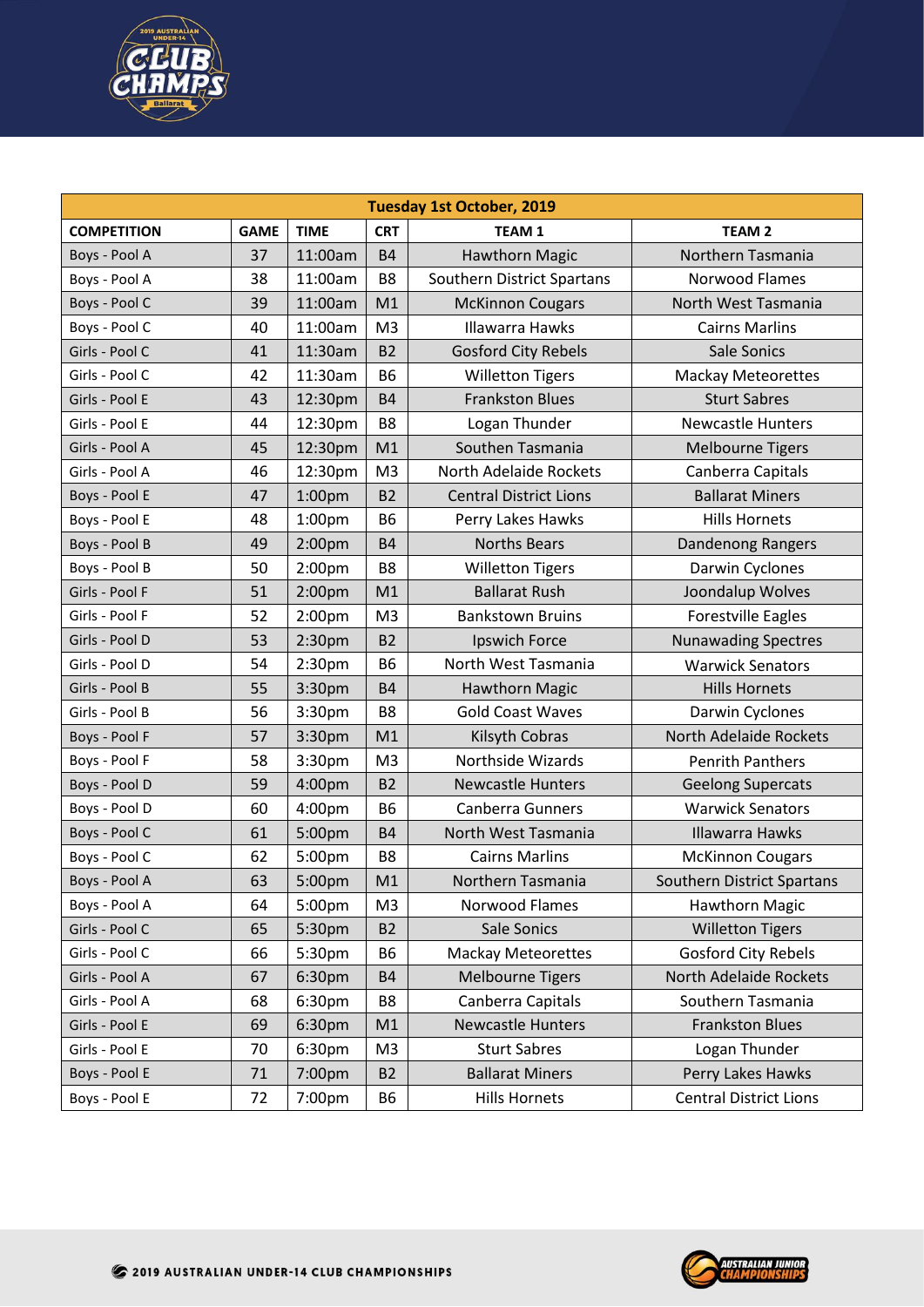

| <b>POOL AA</b> | <b>POOL BB</b> | <b>POOL CC</b> | POOL DD    |
|----------------|----------------|----------------|------------|
| 1st Pool A     | 1st Pool B     | 1st Pool C     | 1st Pool D |
| 2nd Pool E     | 2nd Pool F     | 1st Pool F     | 1st Pool E |
| 2nd Pool D     | 2nd Pool C     | 2nd Pool B     | 2nd Pool A |

| <b>POOL EE</b> | <b>POOL FF</b> | <b>POOL GG</b> | <b>POOL HH</b> |
|----------------|----------------|----------------|----------------|
| 3rd Pool A     | 3rd Pool B     | 3rd Pool C     | 3rd Pool D     |
| 4th Pool E     | 4th Pool F     | 3rd Pool F     | 3rd Pool E     |
| 4th Pool D     | 4th Pool C     | 4th Pool B     | 4th Pool A     |

| <b>Wednesday 2nd October, 2019</b> |             |                    |                |              |               |  |  |  |  |
|------------------------------------|-------------|--------------------|----------------|--------------|---------------|--|--|--|--|
| <b>COMPETITION</b>                 | <b>GAME</b> | <b>TIME</b>        | <b>CRT</b>     | <b>TEAM1</b> | <b>TEAM 2</b> |  |  |  |  |
| Girls Shield - Pool FF             | 73          | 9:30am             | <b>B4</b>      | 3rd Pool B   | 4th Pool F    |  |  |  |  |
| Girls Shield - Pool GG             | 74          | 9:30am             | B <sub>8</sub> | 3rd Pool F   | 4th Pool B    |  |  |  |  |
| Boys Shield - Pool FF              | 75          | 9:30am             | M1             | 3rd Pool B   | 4th Pool F    |  |  |  |  |
| Boys Shield - Pool GG              | 76          | 9:30am             | M <sub>3</sub> | 4th Pool B   | 3rd Pool C    |  |  |  |  |
| Boys Shield - Pool EE              | 77          | 10:00am            | <b>B2</b>      | 4th Pool D   | 3rd Pool A    |  |  |  |  |
| Boys Shield - Pool HH              | 78          | 10:00am            | <b>B6</b>      | 4th Pool A   | 3rd Pool D    |  |  |  |  |
| Boys Championship - Pool BB        | 79          | 11:00am            | <b>B4</b>      | 1st Pool B   | 2nd Pool F    |  |  |  |  |
| Boys Championship - Pool CC        | 80          | 11:00am            | B <sub>8</sub> | 1st Pool F   | 2nd Pool B    |  |  |  |  |
| Girls Shield - Pool EE             | 81          | 11:00am            | M1             | 4th Pool D   | 3rd Pool A    |  |  |  |  |
| Girls Shield - Pool HH             | 82          | 11:00am            | M <sub>3</sub> | 4th Pool A   | 3rd Pool D    |  |  |  |  |
| Girls Championship - Pool BB       | 83          | 11:30am            | <b>B2</b>      | 1st Pool B   | 2nd Pool F    |  |  |  |  |
| Girls Championship - Pool CC       | 84          | 11:30am            | <b>B6</b>      | 1st Pool F   | 2nd Pool B    |  |  |  |  |
| Girls Championship - Pool AA       | 85          | 12:30pm            | <b>B4</b>      | 2nd Pool E   | 2nd Pool D    |  |  |  |  |
| Girls Championship - Pool DD       | 86          | 12:30pm            | B <sub>8</sub> | 1st Pool D   | 1st Pool E    |  |  |  |  |
| Boys Championship - Pool AA        | 87          | 1:00 <sub>pm</sub> | <b>B2</b>      | 2nd Pool D   | 1st Pool A    |  |  |  |  |
| Boys Championship - Pool DD        | 88          | 1:00 <sub>pm</sub> | <b>B6</b>      | 2nd Pool A   | 1st Pool D    |  |  |  |  |
|                                    |             |                    | <b>Break</b>   |              |               |  |  |  |  |
| Boys Shield - Pool FF              | 89          | 3:30pm             | <b>B4</b>      | 4th Pool C   | 3rd Pool B    |  |  |  |  |
| Boys Shield - Pool GG              | 90          | 3:30pm             | <b>B8</b>      | 3rd Pool F   | 4th Pool B    |  |  |  |  |
| Boys Shield - Pool HH              | 91          | 4:00pm             | <b>B2</b>      | 3rd Pool D   | 3rd Pool E    |  |  |  |  |
| Boys Shield - Pool EE              | 92          | 4:00pm             | <b>B6</b>      | 4th Pool E   | 4th Pool D    |  |  |  |  |
| Girls Shield - Pool FF             | 93          | 4:00 <sub>pm</sub> | M1             | 4th Pool C   | 3rd Pool B    |  |  |  |  |
| Girls Shield - Pool GG             | 94          | 4:00pm             | M <sub>3</sub> | 4th Pool B   | 3rd Pool C    |  |  |  |  |
| Girls Shield - Pool EE             | 95          | 5:00pm             | <b>B4</b>      | 4th Pool E   | 4th Pool D    |  |  |  |  |
| Girls Shield - Pool HH             | 96          | 5:00pm             | <b>B8</b>      | 3rd Pool D   | 3rd Pool E    |  |  |  |  |
| Girls Championship - Pool CC       | 97          | 5:30pm             | <b>B2</b>      | 1st Pool C   | 1st Pool F    |  |  |  |  |
| Girls Championship - Pool BB       | 98          | 5:30pm             | <b>B6</b>      | 2nd Pool C   | 1st Pool B    |  |  |  |  |
| Boys Championship - Pool BB        | 99          | 5:30pm             | M1             | 2nd Pool C   | 1st Pool B    |  |  |  |  |

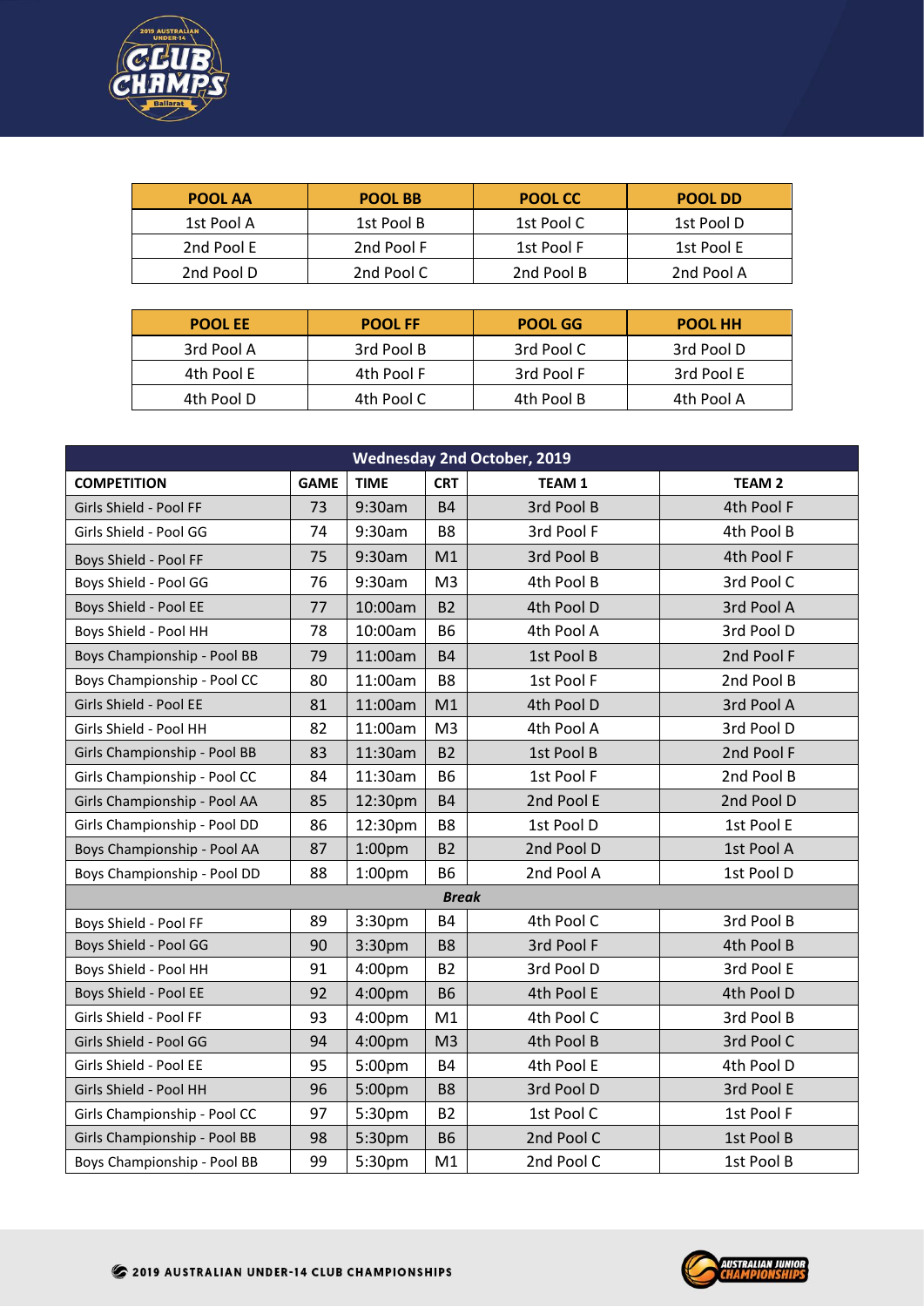

| Boys Championship - Pool CC  | 100 | 5:30 <sub>pm</sub> | M <sub>3</sub> | 1st Pool C | 1st Pool F |
|------------------------------|-----|--------------------|----------------|------------|------------|
| Girls Championship - Pool DD | 101 | 6:30pm             | <b>B4</b>      | 2nd Pool A | 1st Pool D |
| Girls Championship - Pool AA | 102 | 6:30pm             | B <sub>8</sub> | 2nd Pool D | 1st Pool A |
| Boys Championship - Pool DD  | 103 | 7:00 <sub>pm</sub> | <b>B2</b>      | 1st Pool D | 1st Pool E |
| Boys Championship - Pool AA  | 104 | 7:00 <sub>pm</sub> | <b>B6</b>      | 2nd Pool E | 2nd Pool D |

| <b>Thursday 3rd October, 2019</b>  |             |                    |                |                   |               |  |  |  |  |
|------------------------------------|-------------|--------------------|----------------|-------------------|---------------|--|--|--|--|
| <b>COMPETITION</b>                 | <b>GAME</b> | <b>TIME</b>        | <b>CRT</b>     | TEAM <sub>1</sub> | <b>TEAM 2</b> |  |  |  |  |
| Girls Shield - Pool FF             | 105         | 9:30am             | <b>B4</b>      | 4th Pool F        | 4th Pool C    |  |  |  |  |
| Girls Shield - Pool EE             | 106         | 9:30am             | B <sub>8</sub> | 3rd Pool A        | 4th Pool E    |  |  |  |  |
| Boys Shield - Pool EE              | 107         | 9:30am             | M1             | 3rd Pool A        | 4th Pool E    |  |  |  |  |
| Boys Shield - Pool FF              | 108         | 9:30am             | M <sub>3</sub> | 4th Pool F        | 4th Pool C    |  |  |  |  |
| Girls Shield - Pool GG             | 109         | 10:00am            | <b>B2</b>      | 3rd Pool C        | 3rd Pool F    |  |  |  |  |
| Girls Shield - Pool HH             | 110         | 10:00am            | <b>B6</b>      | 3rd Pool E        | 4th Pool A    |  |  |  |  |
| Boys Shield - Pool GG              | 111         | 11:00am            | <b>B4</b>      | 3rd Pool C        | 3rd Pool F    |  |  |  |  |
| Boys Shield - Pool HH              | 112         | 11:00am            | B <sub>8</sub> | 3rd Pool E        | 4th Pool A    |  |  |  |  |
| Girls Championship - Pool CC       | 113         | 11:00am            | M1             | 2nd Pool B        | 1st Pool C    |  |  |  |  |
| Girls Championship - Pool DD       | 114         | 11:00am            | M <sub>3</sub> | 1st Pool E        | 2nd Pool A    |  |  |  |  |
| Boys Championship - Pool CC        | 115         | 11:30am            | <b>B2</b>      | 2nd Pool B        | 1st Pool C    |  |  |  |  |
| Boys Championship - Pool DD        | 116         | 11:30am            | <b>B6</b>      | 1st Pool E        | 2nd Pool A    |  |  |  |  |
| Boys Championship - Pool AA        | 117         | 12:30pm            | <b>B4</b>      | 1st Pool A        | 2nd Pool E    |  |  |  |  |
| Boys Championship - Pool BB        | 118         | 12:30pm            | B <sub>8</sub> | 2nd Pool F        | 2nd Pool C    |  |  |  |  |
| Girls Championship - Pool AA       | 119         | 1:00 <sub>pm</sub> | <b>B2</b>      | 1st Pool A        | 2nd Pool E    |  |  |  |  |
| Girls Championship - Pool BB       | 120         | 1:00 <sub>pm</sub> | <b>B6</b>      | 2nd Pool F        | 2nd Pool C    |  |  |  |  |
|                                    |             |                    | <b>Break</b>   |                   |               |  |  |  |  |
| Boys Shield - Quarter Final        | 121         | 3:30pm             | <b>B4</b>      | 1st Pool EE       | 2nd Pool FF   |  |  |  |  |
| Boys Shield - Quarter Final        | 122         | 3:30pm             | <b>B8</b>      | 1st Pool FF       | 2nd Pool EE   |  |  |  |  |
| Girls Shield - Quarter Final       | 123         | 4:00 <sub>pm</sub> | <b>B2</b>      | 1st Pool EE       | 2nd Pool FF   |  |  |  |  |
| Girls Shield - Quarter Final       | 124         | 4:00 <sub>pm</sub> | <b>B6</b>      | 1st Pool FF       | 2nd Pool EE   |  |  |  |  |
| Girls Shield - Quarter Final       | 125         | 4:00 <sub>pm</sub> | M1             | 1st Pool GG       | 2nd Pool HH   |  |  |  |  |
| Girls Shield - Quarter Final       | 126         | 4:00pm             | M <sub>3</sub> | 1st Pool HH       | 2nd Pool GG   |  |  |  |  |
| Girls Championship - Quarter Final | 127         | 5:00pm             | <b>B4</b>      | 1st Pool CC       | 2nd Pool DD   |  |  |  |  |
| Girls Championship - Quarter Final | 128         | 5:00pm             | <b>B8</b>      | 1st Pool DD       | 2nd Pool CC   |  |  |  |  |
| Boys Championships - Quarter Final | 129         | 5:30pm             | <b>B2</b>      | 1st Pool CC       | 2nd Pool DD   |  |  |  |  |
| Boys Championships - Quarter Final | 130         | 5:30pm             | <b>B6</b>      | 1st Pool DD       | 2nd Pool CC   |  |  |  |  |
| Boys Shield - Quarter Final        | 131         | 5:30pm             | M1             | 1st Pool GG       | 2nd Pool HH   |  |  |  |  |
| Boys Shield - Quarter Final        | 132         | 5:30pm             | M <sub>3</sub> | 1st Pool HH       | 2nd Pool GG   |  |  |  |  |
| Boys Championships - Quarter Final | 133         | 6:30pm             | <b>B4</b>      | 1st Pool AA       | 2nd Pool BB   |  |  |  |  |
| Boys Championships - Quarter Final | 134         | 6:30pm             | B <sub>8</sub> | 1st Pool BB       | 2nd Pool AA   |  |  |  |  |
| Girls Championship - Quarter Final | 135         | 7:00pm             | <b>B2</b>      | 1st Pool AA       | 2nd Pool BB   |  |  |  |  |
| Girls Championship - Quarter Final | 136         | 7:00pm             | <b>B6</b>      | 1st Pool BB       | 2nd Pool AA   |  |  |  |  |

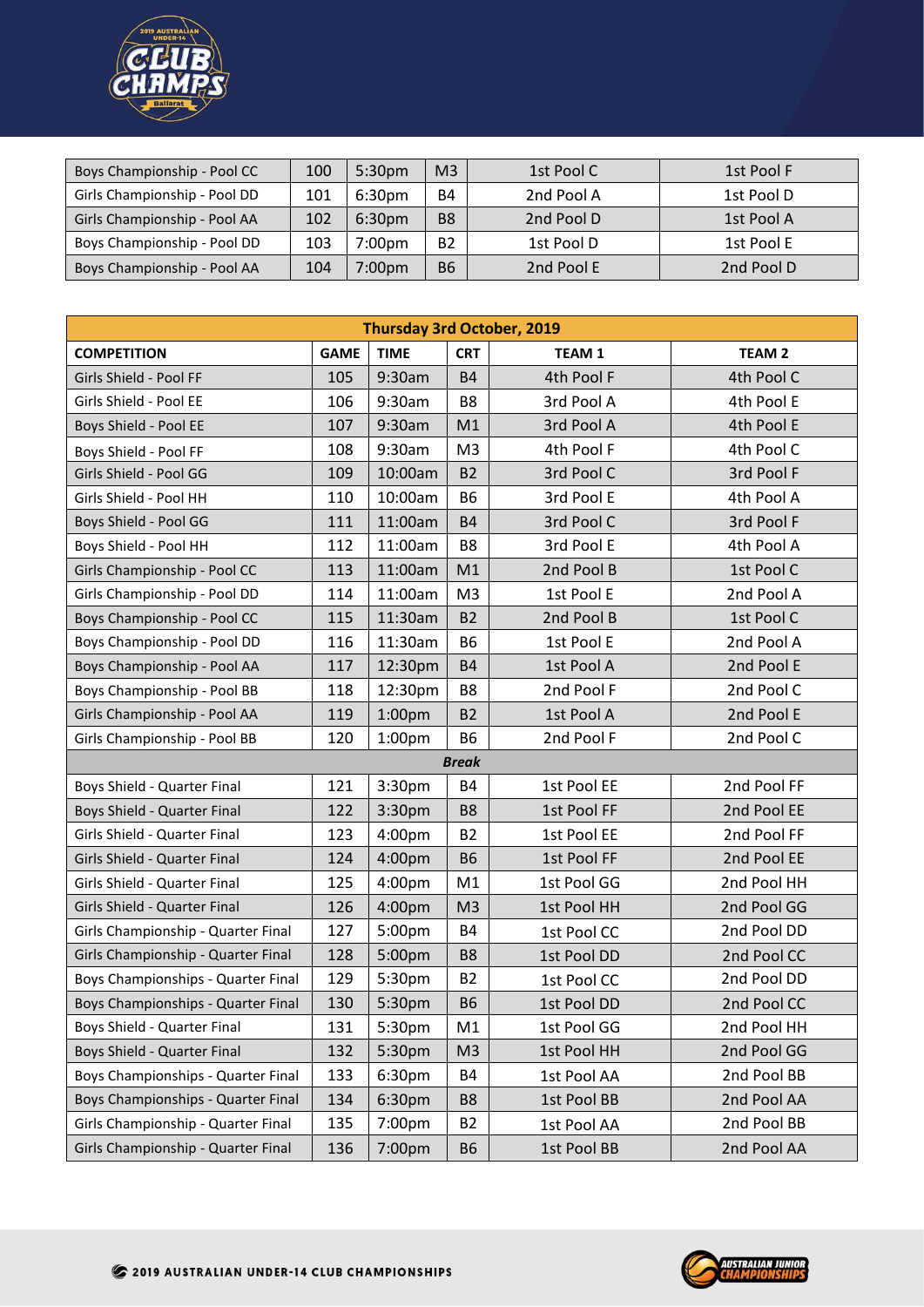

| Friday 4th October, 2019            |             |                    |                |              |               |  |  |  |  |
|-------------------------------------|-------------|--------------------|----------------|--------------|---------------|--|--|--|--|
| <b>COMPETITION</b>                  | <b>GAME</b> | <b>TIME</b>        | <b>CRT</b>     | <b>TEAM1</b> | <b>TEAM 2</b> |  |  |  |  |
| Girls Shield - Semi Final           | 137         | 11:00am            | <b>B2</b>      | Winner #123  | Winner #125   |  |  |  |  |
| Girls Shield - Semi Final           | 138         | 11:00am            | <b>B6</b>      | Winner #124  | Winner #126   |  |  |  |  |
| <b>Boys Shield - Classification</b> | 139         | 11:00am            | M1             | 3rd Pool EE  | 3rd Pool HH   |  |  |  |  |
| <b>Boys Shield - Classification</b> | 140         | 11:00am            | M <sub>3</sub> | 3rd Pool FF  | 3rd Pool GG   |  |  |  |  |
| Girls Shield - Classification       | 141         | 11:30am            | <b>B4</b>      | 3rd Pool EE  | 3rd Pool HH   |  |  |  |  |
| Girls Shield - Classification       | 142         | 11:30am            | B <sub>8</sub> | 3rd Pool FF  | 3rd Pool GG   |  |  |  |  |
| Boys Shield - Semi Final            | 143         | 12:30pm            | <b>B2</b>      | Winner #121  | Winner #131   |  |  |  |  |
| Boys Shield - Semi Final            | 144         | 12:30pm            | <b>B6</b>      | Winner #122  | Winner #132   |  |  |  |  |
| Girls Shield - Classification       | 145         | 12:30pm            | M1             | Loser #123   | Loser #125    |  |  |  |  |
| Girls Shield - Classification       | 146         | 12:30pm            | M <sub>3</sub> | Loser #124   | Loser #126    |  |  |  |  |
| <b>Boys Shield - Classification</b> | 147         | 1:00 <sub>pm</sub> | <b>B4</b>      | Loser #121   | Loser #131    |  |  |  |  |
| <b>Boys Shield - Classification</b> | 148         | 1:00 <sub>pm</sub> | B <sub>8</sub> | Loser #122   | Loser #132    |  |  |  |  |
| Girls Championship - Semi Final     | 149         | 2:00 <sub>pm</sub> | <b>B2</b>      | Winner #135  | Winner #127   |  |  |  |  |
| Boys Championship - Semi Final      | 150         | 2:00 <sub>pm</sub> | <b>B6</b>      | Winner #134  | Winner #130   |  |  |  |  |
| Boys Championship - Classification  | 151         | 2:00 <sub>pm</sub> | M1             | 3rd Pool AA  | 3rd Pool DD   |  |  |  |  |
| Boys Championship - Classification  | 152         | 2:00 <sub>pm</sub> | M <sub>3</sub> | 3rd Pool BB  | 3rd Pool CC   |  |  |  |  |
| Girls Championship - Classification | 153         | 2:30 <sub>pm</sub> | <b>B4</b>      | 3rd Pool AA  | 3rd Pool DD   |  |  |  |  |
| Girls Championship - Classification | 154         | 2:30 <sub>pm</sub> | B <sub>8</sub> | 3rd Pool BB  | 3rd Pool CC   |  |  |  |  |
| Boys Championship - Semi Final      | 155         | 3:30pm             | <b>B2</b>      | Winner #133  | Winner #129   |  |  |  |  |
| Girls Championship - Semi Final     | 156         | 3:30pm             | <b>B6</b>      | Winner #136  | Winner #128   |  |  |  |  |
| Girls Championship - Classification | 157         | 3:30pm             | M1             | Loser #135   | Loser #127    |  |  |  |  |
| Girls Championship - Classification | 158         | 3:30pm             | M <sub>3</sub> | Loser #136   | Loser #128    |  |  |  |  |
| Boys Championship - Classification  | 159         | 4:00pm             | <b>B4</b>      | Loser #133   | Loser #129    |  |  |  |  |
| Boys Championship - Classification  | 160         | 4:00pm             | B8             | Loser #134   | Loser #130    |  |  |  |  |